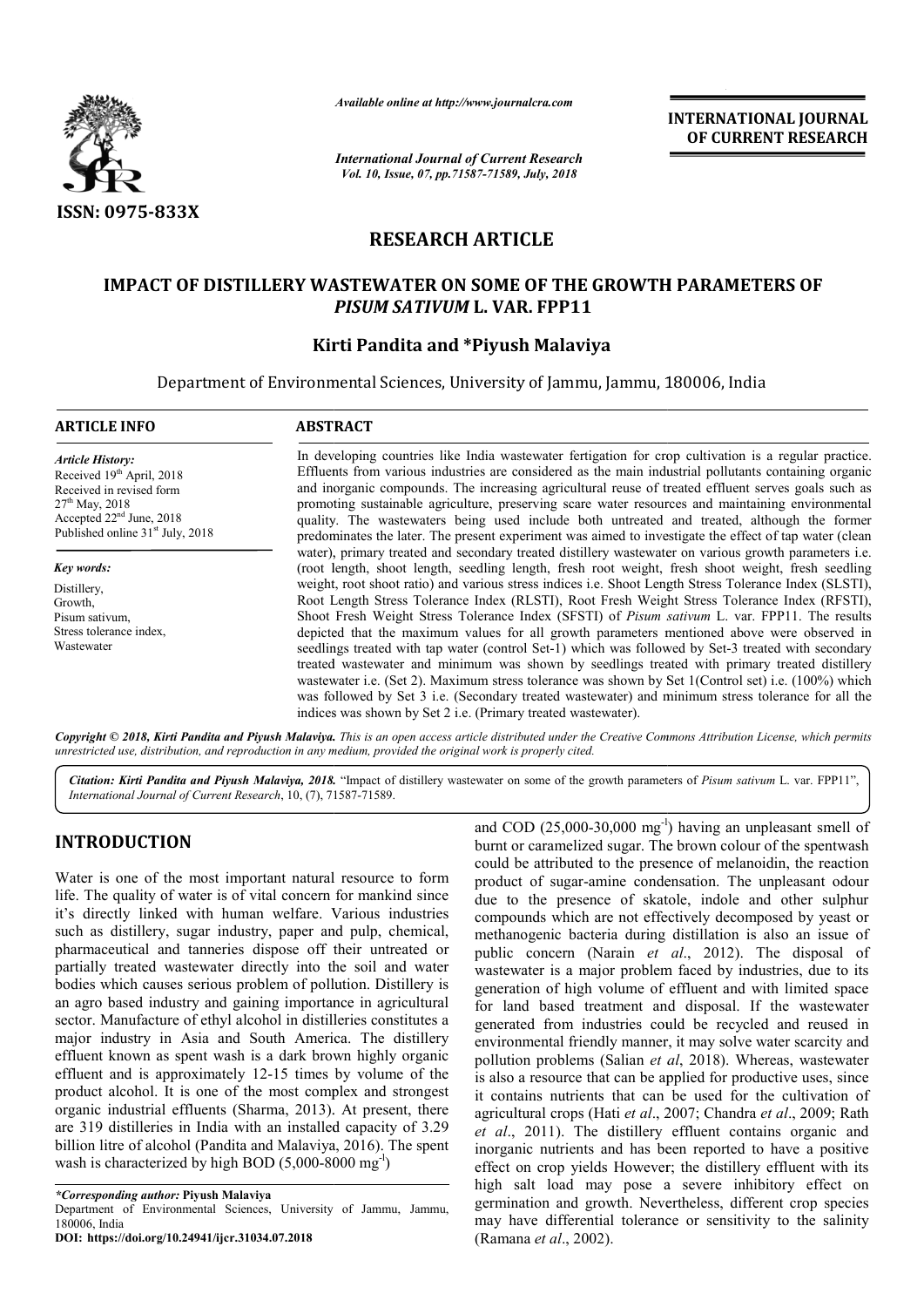**Table 1. Impact of different distillery effluents on growth parameters <sup>1</sup> [shoot length, root length, seedling length, fresh root weight, fresh shoot weight, fresh seedling weight and root-shoot ratio (length basis)] of** *Pisum sativum* **L.var. FPP11**

| Treatment  | Root length<br>(cm)   | Shoot length<br>(cm)           | <b>Seedling length</b><br>(cm) | <b>Fresh root</b><br>weight $(g)$ | Fresh shoot<br>weight $(g)$ | <b>Fresh seedling</b><br>weight $(g)$ | Root shoot<br>ratio     |
|------------|-----------------------|--------------------------------|--------------------------------|-----------------------------------|-----------------------------|---------------------------------------|-------------------------|
| Control    | $7.133^a \pm 1.211$   | $17.666^{\circ}$ ±0.333        | $24.800^4 \pm 0.888$           | $0.224^{\circ}$ ± 0.027           | $0.793^{\circ}$ ±0.026      | $1.017^{\circ}$ ± 0.053               | $0.407^{\circ}$ ± 0.077 |
| <b>PTE</b> | $266^{\circ}$ ± 0 145 | $2.200^{\circ}$ $\pm$ 0.173    | $3.466^{\circ} \pm 0.317$      | $0.008^{\circ}$ ±0.000            | $0.066^{\circ}$ ± 0.003     | $0.074^{\circ}$ ± 0.002               | $0.572^{\circ}$ ± 0.233 |
| STE        | $2.033^b \pm 0.437$   | 3.066 <sup>b</sup> $\pm$ 0.066 | 5.100 <sup>b</sup> $\pm$ 0.400 | $0.016^{\circ}$ ± 0.001           | $0.092^{\circ}$ ±0.001      | $0.212^b \pm 0.128$                   | $0.667^{\circ}$ ± 0.152 |

**Table 2: Stress Tolerance Index (%) of** *Pisum sativum* **L.var. FPP11 treated with different types of distillery wastewater**

| Stress Tolerance Index (%) |                              |                            |                         |                           |  |  |  |  |
|----------------------------|------------------------------|----------------------------|-------------------------|---------------------------|--|--|--|--|
| l reatment                 | SLSTI                        | RLSTI                      | <b>SFSTI</b>            | <b>RFSTI</b>              |  |  |  |  |
| Control                    | $100^a \pm 0.000$            | $100^{\circ}$ ±0.000       | $100^a \pm 0.000$       | $100^a \pm 0.000$         |  |  |  |  |
| <b>PTE</b>                 | 12.494°±1.205                | $18.094^{\circ} \pm 1.306$ | $4.032^{\circ}$ ± 0.662 | $8.331^{\circ} \pm 0.407$ |  |  |  |  |
| <b>STE</b>                 | $17.364^{\circ}$ $\pm 0.350$ | $28.291^{\circ}$ ± 2.429   | $7.396^{\circ}$ ± 0.423 | $11.677^{\circ}$ ±0.598   |  |  |  |  |

PTE= primary treated effluent, STE= secondary treated effluent, SLSTI= shoot length stress tolerance index, RLSTI= root length stress tolerance index SFSTI=shoot fresh weight stress tolerance index, RFSTI= root fresh weight stress tolerance index. Values are means of three replicates  $\pm$  S.E.; within each column values not followed by the same letters are significantly different at p˂0.05.

Many workers have carried out different investigations to find the impacts of various types of effluents on germination and growth of multiple crops (Malaviya and Sharma, 2011a; 2011b; Narain *et al*., 2012; Malaviya *et al*., 2012; Pandita and Malaviya, 2016). The present study investigates comparative effects of tap water (control), primary treated and secondary treated distillery wastewater on growth attributes and Stress tolerance indices (%) of *Pisum sativum* L. variety FPP11. Field pea (*Pisum sativum* L.) is a popular pulse crop of India. India is the second largest producer of pea in the world after Russia. Pea is rich in protein, carbohydrates, vitamin A and C, calcium and phosphorus (Bhat *et al*., 2013).

#### **MATERIALS AND METHODS**

Seeds of *Pisum sativum* L. variety FPP11 used in the present experiment were procured from SKAUST Jammu. The primary treated and secondary treated distillery waste water used in the present experiment was collected in pre cleaned containers from M/S Dewans Breweries Ltd. (Brewers and Distillers) located at Talab Tillo, Jammu. Various physiochemical characteristics of the effluent samples were analyzed using standard methods (APHA, 1998). Analysis for sodium and chloride ions in the effluent samples were carried out using 850 Professional Ion Chromatograph supplied from Metrohm, Switzerland. The experimental set up was designed in the Department of Environmental Sciences, University of Jammu, Jammu. Three sets were made, Set-1 was taken as control in which tap water was used for treatment and for Set 2 and 3 primary treated and secondary treated distillery wastewater respectively, were used for irrigation of seeds. Petri plates were prepared by placing sterilized absorbent cotton layer in it. The cotton was moistened with 50 ml of tap water for control and with the same quantity of primary treated and secondary treated distillery wastewater. Seeds were treated with antifungal solution (Bavistine) and washed thoroughly with double distilled water before using for experiment. Ten seeds of *Pisum sativum* L. variety FPP11 were sown in the pre labelled Petri plates. All the experiments were carried out in triplicate and the mean was calculated. The Petri plates were incubated at  $25\pm1\textsuperscript{0}$ C in a BOD incubator. The plates of Set 1, 2 and 3 were moistened everyday with control (tap water), primary treated and secondary treated wastewater respectively, at a fixed hour up to 10 DAS (Days after Sowing). On the termination of experiment growth parameters were studied in terms of root length, shoot length and seedling length (cm), fresh root weight, fresh shoot weight and total seedling fresh weight (g).

Seedlings were collected and cut at root-shoot junction and length of their root and shoot were measured by using a metre scale and values were expressed in centimetres. The length of root and shoot was added to get the length of total seedling of *Pisum Sativum* L. var. FPP11. The fresh weight of root and shoot samples were recorded using Metler-Toledo digital balance and expressed in gram per plant. Stress Tolerance Index is a useful tool for determining the high yield and stress tolerance potential of genotypes. Stress tolerance indices (%) i.e. Shoot Length Stress Tolerance Index (SLSTI), Root Length Stress Tolerance Index (RLSTI), Root Fresh Weight Stress Tolerance Index (RFSTI) and Shoot Fresh Weight Stress Tolerance Index (SFSTI) of the *Pisum sativum* L. var. FPP11 were calculated using formulae given by (Wilkins, 1957).

**Statistical analysis:** All the experiments were conducted in triplicate. The data obtained were statistically analysed using SPSS Inc. (v. 17.0) software for mean  $\pm$  S.E. (standard errors). The quantitative changes due to effluent application were evaluated at 5% using Duncan's multiple range Test.

### **RESULTS**

Various physicochemical characteristics of distillery wastewater showed that the primary treated wastewater was light brown in colour having unpleasant odour whereas secondary treated was almost colourless. The pH was slightly alkaline (7-8) in both the effluents. The turbidity of primary treated wastewater was 706 NTU and for secondary treated it was 009 NTU. The concentration of sodium was found to be 498.002 ppm and 308.465 ppm whereas, concentration of chloride was 330.688 ppm and 250.582 ppm in primary treated and secondary treated distillery wastewater, respectively.

**Growth parameters:** The effect of distillery wastewater on various growth parameters of *Pisum sativum* L. variety FPP11 are shown in Table-1. It depicts that all the parameters (root length shoot length, seedling length, fresh root weight, shoot weight, fresh seedling weight) followed the similar trend i.e. seedlings performed better in control treatment (tap water) which was followed by the secondary treated seedlings and minimum values were seen in the primary treated. The maximum values of all the parameters of *Pisum sativum* L. var. FPP11 like root length (7.133cm), shoot length (17.666cm), seedling length (24.800 cm), fresh shoot weight (0.793 g), fresh root weight (0.224 g), fresh seedling weight (1.017 g) were observed in control treatment followed by secondary